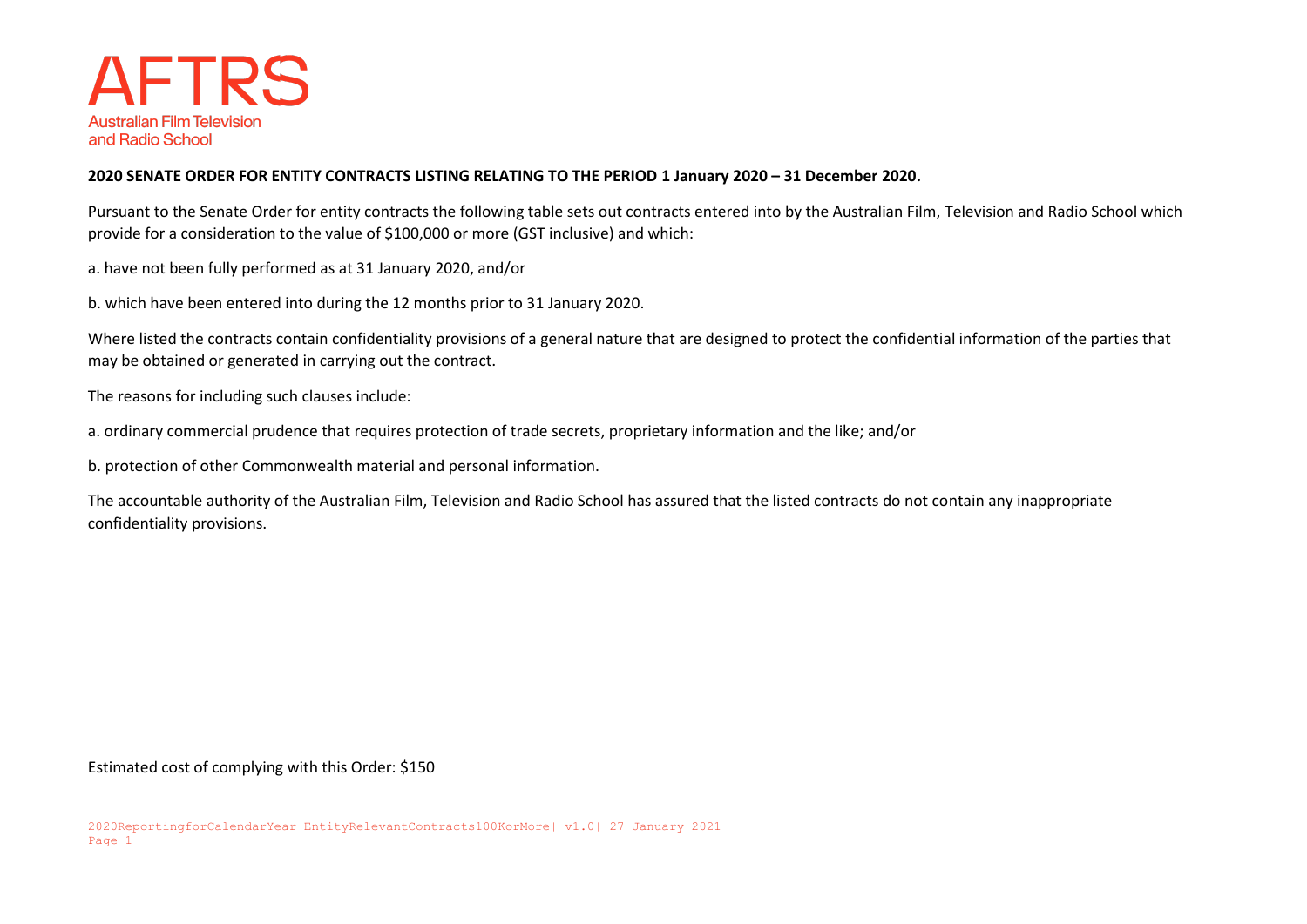

| Contractor                                                                                                 | Value of<br>Contract | <b>Subject Matter</b>                                                                    | Commencement<br><b>Date</b> | Anticipated<br><b>End Date</b> | <b>Contract contains</b><br>provisions<br>requiring the<br>parties to<br>maintain<br>confidentiality of<br>any of its<br>provisions<br>[True/False] | Reason(s)                   | Contract<br>contains 'Other<br>requirement of<br>confidentiality'<br>[True/False] | Reason(s)2                  |
|------------------------------------------------------------------------------------------------------------|----------------------|------------------------------------------------------------------------------------------|-----------------------------|--------------------------------|-----------------------------------------------------------------------------------------------------------------------------------------------------|-----------------------------|-----------------------------------------------------------------------------------|-----------------------------|
| Australia Council for<br>the Arts                                                                          | \$176,360            | <b>AFTRS Design and Deliver</b><br><b>Business Model Innovation</b><br>Lab (Future Form) | 1/12/2019                   | 1/06/2021                      | <b>TRUE</b>                                                                                                                                         | Commercial in<br>confidence | <b>TRUE</b>                                                                       | Commercial in<br>confidence |
| Carsingha<br><b>Investments Pty</b><br><b>Limited ATF</b><br>Carsingha<br><b>Investments Unit</b><br>Trust | \$74,016,842         | lease of AFTRS NSW premises                                                              | 1/02/2008                   | 31/01/2023                     | <b>FALSE</b>                                                                                                                                        | N/A                         | <b>FALSE</b>                                                                      | N/A                         |
| Canon Finance<br>Australia Pty Ltd                                                                         | \$106,208            | Printer supply rental<br>agreement                                                       | 21/11/2019                  | 20/11/2024                     | <b>FALSE</b>                                                                                                                                        | N/A                         | <b>FALSE</b>                                                                      | N/A                         |
| Cleansurance<br>Australia Pty Ltd                                                                          | \$501,578.69         | cleaning services                                                                        | 1/11/2018                   | 30/10/2021                     | <b>FALSE</b>                                                                                                                                        | N/A                         | <b>FALSE</b>                                                                      | N/A                         |
| <b>KPMG</b>                                                                                                | \$220,800            | Internal audit                                                                           | 31/07/2018                  | 30/07/2021                     | <b>FALSE</b>                                                                                                                                        | N/A                         | <b>TRUE</b>                                                                       | Commercial in<br>confidence |
| Origin Energy<br><b>Electricity Limited</b>                                                                | \$879,044            | <b>Electrical Sale Agreement</b>                                                         | 1/07/2020                   | 30/06/2023                     | <b>FALSE</b>                                                                                                                                        | N/A                         | N/A                                                                               | N/A                         |
| Outcomex Pty Ltd                                                                                           | \$416,629            | Isilon production storage<br>upgrade                                                     | 20/01/2018                  | 20/01/2021                     | <b>FALSE</b>                                                                                                                                        | N/A                         | <b>FALSE</b>                                                                      | N/A                         |
| Outcomex Pty Ltd                                                                                           | \$120,844            | networking equipment &<br>maintenance                                                    | 13/02/2018                  | 12/02/2023                     | <b>FALSE</b>                                                                                                                                        | N/A                         | <b>FALSE</b>                                                                      | N/A                         |
| Quest Effect Pty Ltd                                                                                       | \$907,200            | security services                                                                        | 1/11/2018                   | 30/10/2021                     | <b>FALSE</b>                                                                                                                                        | N/A                         | <b>FALSE</b>                                                                      | N/A                         |